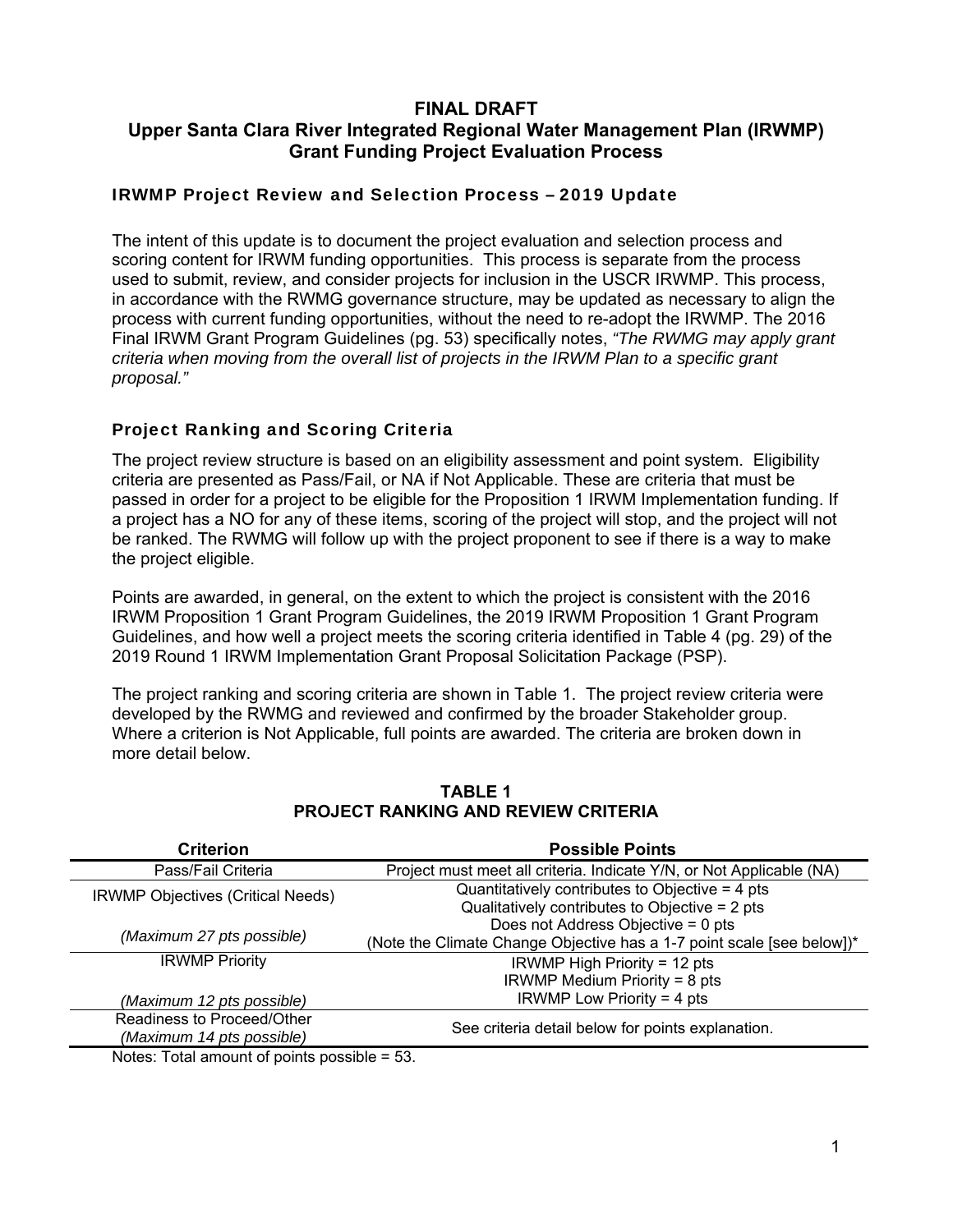\*Note: Scoring provides one point for each of the 'sub-criteria' listed under the "Take actions within the watershed to adapt to climate change" and "Promote projects and actions that reduce greenhouse gas (GHG) emissions" Objectives.

## **PASS/FAIL CRITERIA**

# **Eligible Applicant**

*PSP Section IIA and Table 1. 2019 Guidelines Section II.A.* 

## **Has or Will Adopt the IRWMP**

*PSP Table 1 and Exhibit A. 2019 Guidelines Section II.B.* 

### **Consistent with a Statewide Priority**

*PSP Section II.C, Table 1 and Exhibit A.* 

# **Expected Useful Life of at Least 15 Years**

*PSP Section II.C, Table 1 and Exhibit A.* 

# **CEQA Complete within 12 Months of Funding Award**

*PSP Section II.C, Table 1 and Exhibit A.* 

### **Permits Complete within 12 Months of Funding Award**

*PSP Table 1 and Exhibit A.* 

### **Stormwater and/or Dry Weather Runoff Projects in Stormwater Resources Plan**

*PSP Section V.B.3 and Table 1. 2019 Guidelines Section II.B. and II.C.* 

### **URBAN WATER SUPPLIER PASS/FAIL**

*PSP Section V.B.3 and Table 1. 2019 Guidelines Section II.B.* 

- **Urban Water Management Plan (UWMP) Compliance**
- **SB 555 Water Loss Validation Report**
- **CWC 525 Water Metering Requirements**

#### **GROUNDWATER PASS/FAIL**

**Groundwater Management Plan (GWMP) Compliance** 

*PSP Section V.B.3 and Table 1. 2019 Guidelines Section II.B.* 

### **Approval from Groundwater Sustainability Agency**

*PSP Section V.B.3 and Table 1. 2019 Guidelines Section II.B.*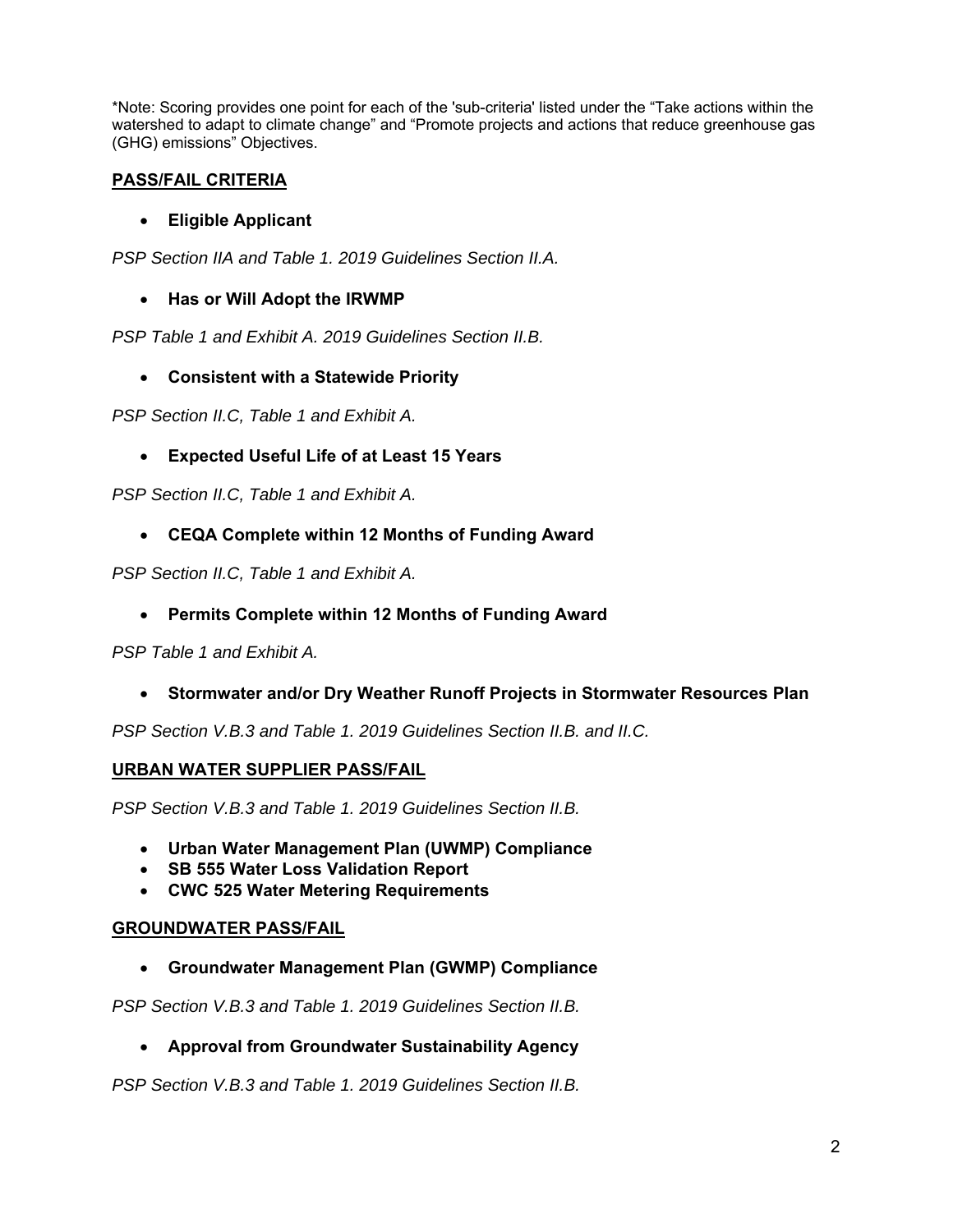#### **IRWMP OBJECTIVES (CRITICAL NEEDS)**

*Through analysis of the 2014 IRWMP and the 2018 IRWMP Amendment, this criterion evaluates how many of the USCR IRWMP objectives the project contributes to, and how strongly.* 

*For context, the 2014 IRWMP describes Climate Change Vulnerability (we prioritize climate change vulnerability 1-4, 4 being lowest- starting Section 5 and Table 5.1-4), our Plan Objectives (Section 6- equally weighted), and how meeting objectives are measured (Table 6.1- 1).* 

*In 2017 and 2018, we amended the 2014 IRWMP to comply with the State's 2016 IRWMP guidelines. Our April 11 2018 Amendment to the IRWMP modifies our 2014 Plan Objectives relating to climate change. It amends Table 6.1-1 of our 2014 IRWMP to reflect additional climate change considerations, and further discusses climate change considerations in Sections 3.1, 3.2, and 3.3).* 

*Attached in PDF for reference back to source documents are Chapters 5 and 6 of the 2014 IRWMP, and the full 2018 IRWMP Amendment.* 

*IRWMP Plan Objectives are listed below:* 

- Reduce Potable Water Demand
- Increase Water Supply
- Improve Water Quality
- Promote Resource Stewardship
- Flooding/Hydromodification
- Take Actions within the Watershed to Adapt to Climate Change
	- o Identifies potential effects of climate change on the Region and considers adaptations to water management system
	- o Adapts to climate change vulnerabilities
	- $\circ$  Considers change in the amount, timing, intensity, quality and variability of runoff and recharge
	- o Considers effects of sea level rise on water supply conditions
- Promote Projects and Actions that Reduce Greenhouse (GHG) Gas Emissions
	- o Quantifies GHG emissions
	- o Ability to help the IRWM Region reduce GHG emissions
	- o Reduces energy consumption (especially embedded energy in water use)

*Four (4) points are awarded for a project that quantifiably contributes to an objective (ex., AFY, mg/L, etc.). Two (2) points are awarded for a project that qualitatively contributes to an objective. Zero (0) for a project that does not benefit an objective at all. For the Climate Change and Greenhouse Gas Reduction Objectives, 1 point is given for each sub-objective the project contributes to.* 

#### **IRWMP PRIORITY**

**IRWMP Prioritization (high, medium, or low)** 

*The 2016 IRWM Grant Program Guidelines require IRWM Projects to be reviewed in a systematic manner and prioritized (pg. 40). The draft method for prioritizing projects considers*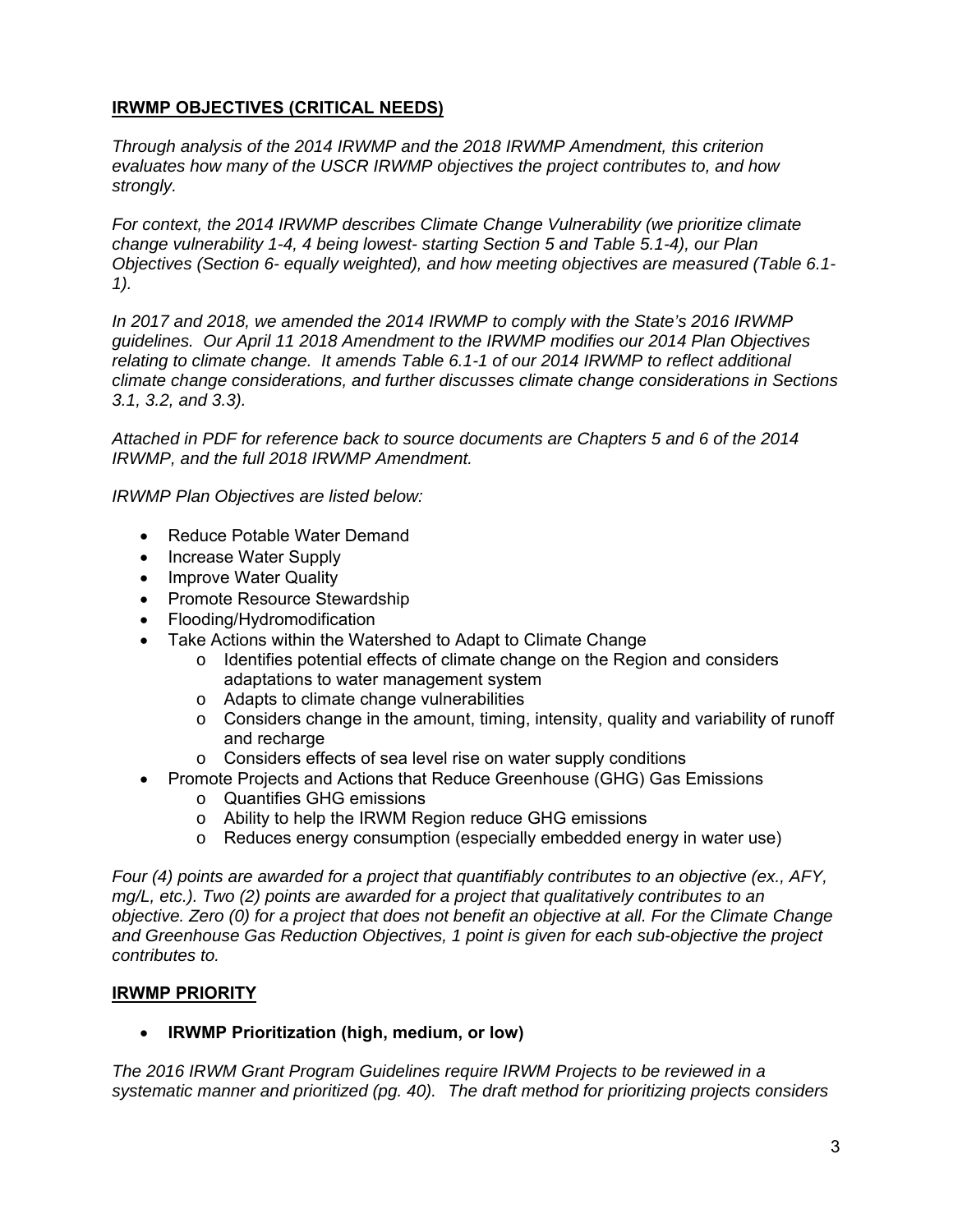*whether a project meets, or contributes to, an IRWMP objective; if it has quantifiable benefits; and if it is deadline driven. The outcome is a 'high', 'medium', or 'low' prioritization.* 

*Twelve (12) points for 'high'; eight (8) points for 'medium'; four (4) points for 'low' prioritization.* 

| <b>USCR IRWMP - IRWM Project List Prioritization Methodology</b> |                                                                            |                                                                                                                                    |                                                                              |  |
|------------------------------------------------------------------|----------------------------------------------------------------------------|------------------------------------------------------------------------------------------------------------------------------------|------------------------------------------------------------------------------|--|
|                                                                  |                                                                            | Meets or Contributes Measurably<br>(i.e., X AFY, X tons chloride, X<br>acres habitat restored) to an<br><b>IRWM Plan Objective</b> | Contributes to an IRWM Plan<br>Objective (measurement not yet<br>quantified) |  |
|                                                                  | Deadline Driven                                                            | High Priority=12 points                                                                                                            | Medium Priority=8 points                                                     |  |
|                                                                  | Not Deadline<br>Driven                                                     | Medium Priority=8 points                                                                                                           | Low Priority*=4 points                                                       |  |
|                                                                  | * Low Priority-rated projects could be rated as High or Medium if they are |                                                                                                                                    |                                                                              |  |
|                                                                  | integrated with either a High or Medium priority project.                  |                                                                                                                                    |                                                                              |  |

# **READINESS TO PROCEED/OTHER**

The USCR IRWMP scoring criteria below are *guided by the State's April 2019 Final Round 1 IRWM Implementation Grant PSP to provide a USCR IRWMP readiness to proceed score. The criteria below do not reflect the State's complete project scoring criteria in the PSP. The criteria below consider the following sections from the final PSP:* 

- *Section II. Eligibility*
	- o *Section II.A. Eligible Grant Applicants*
	- o *Section II.B. Eligible Project Types*
	- o *Section II.C. Additional Proposal and Project Eligibility Requirements (further defined in Exhibit A)*
- *Section III. Funding*
- *Exhibit A Additional Proposal and Project Eligibility Requirements,*
- *Table 1: IRWM Implementation Grant Eligibility Checklist, and*
- *Table 4 Scoring Criteria*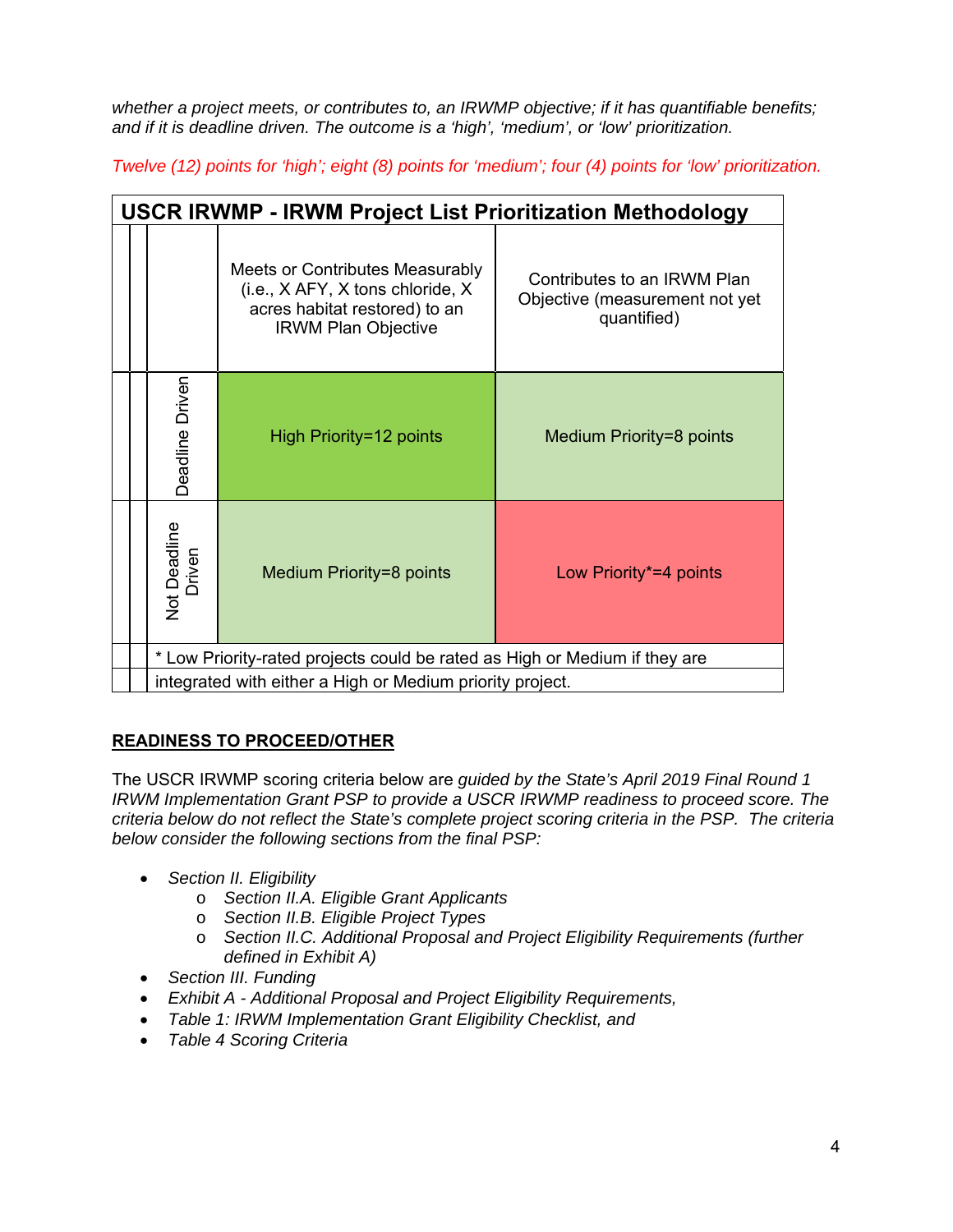**Contribute to Regional Water Self-Reliance** 

*Section II. Eligibility Exhibit A - Additional Proposal and Project Eligibility Requirements, Table 1: IRWM Implementation Grant Eligibility Checklist*

*According to the Delta Council, programs and projects that can reduce reliance on the delta, and therefore contribute to self-reliance could include, but are not limited to, improvements in water use efficiency, water recycling, storm water capture and use, advanced water technologies, conjunctive use projects, local and regional water supply and storage projects, and improved regional coordination of local and regional water supply efforts. One (1) point is given if a project meets this definition; 0 points if it does not.* 

#### **AB 1249 Compliance**

*Section II. Eligibility Table 1: IRWM Implementation Grant Eligibility Checklist, and Table 4 Scoring Criteria (reference Q 2)*

*1 point is given if a project addresses at least one of the following groundwater constituents: arsenic, hexavalent chromium, nitrate or perchlorate; 0 points if it does not. Full points awarded if Not Applicable.* 

**50% Local Cost Share Confirmed**  *Section III. Funding*

*Table 4 Scoring Criteria (reference Q10)*

*Two (2) points given if greater than 50% cost share will be provided and can describe the funding source (i.e., FY 18/19 Budget, water rates, etc.); one (1) point is given if a project has the 50% cost share confirmed for the project and can describe the funding source (i.e., FY*  18/19 Budget, water rates, etc.); 0 points if it does not. If a DAC waiver is applicable, award full *points.* 

#### **Benefits and Costs Defined and Quantified**

*Table 4 Scoring Criteria (reference Q8)* 

*One (1) points is given if a sufficient and reasonable addressed narrative on cost considerations that provides at least one of the factors: if other projects were evaluated with similar levels of claimed (quantitative or qualitative) benefits as the proposed project; and/or in terms of cost, if justification is provided as to why the project was selected.* 

*Two (2) points given if both of the cost considerations listed above are sufficiently and reasonably addressed.* 

#### **Sufficient Justification/Technical Feasibility Documented**

*Table 4 Scoring Criteria (reference Q5)* 

*One (1) point given if a logical, reasonable, and clear project justification narrative is provided. One (1) point given if the narrative includes requisite referenced supporting documentation such as models, studies, engineering reports, etc. One (1) point given if the narrative includes other*